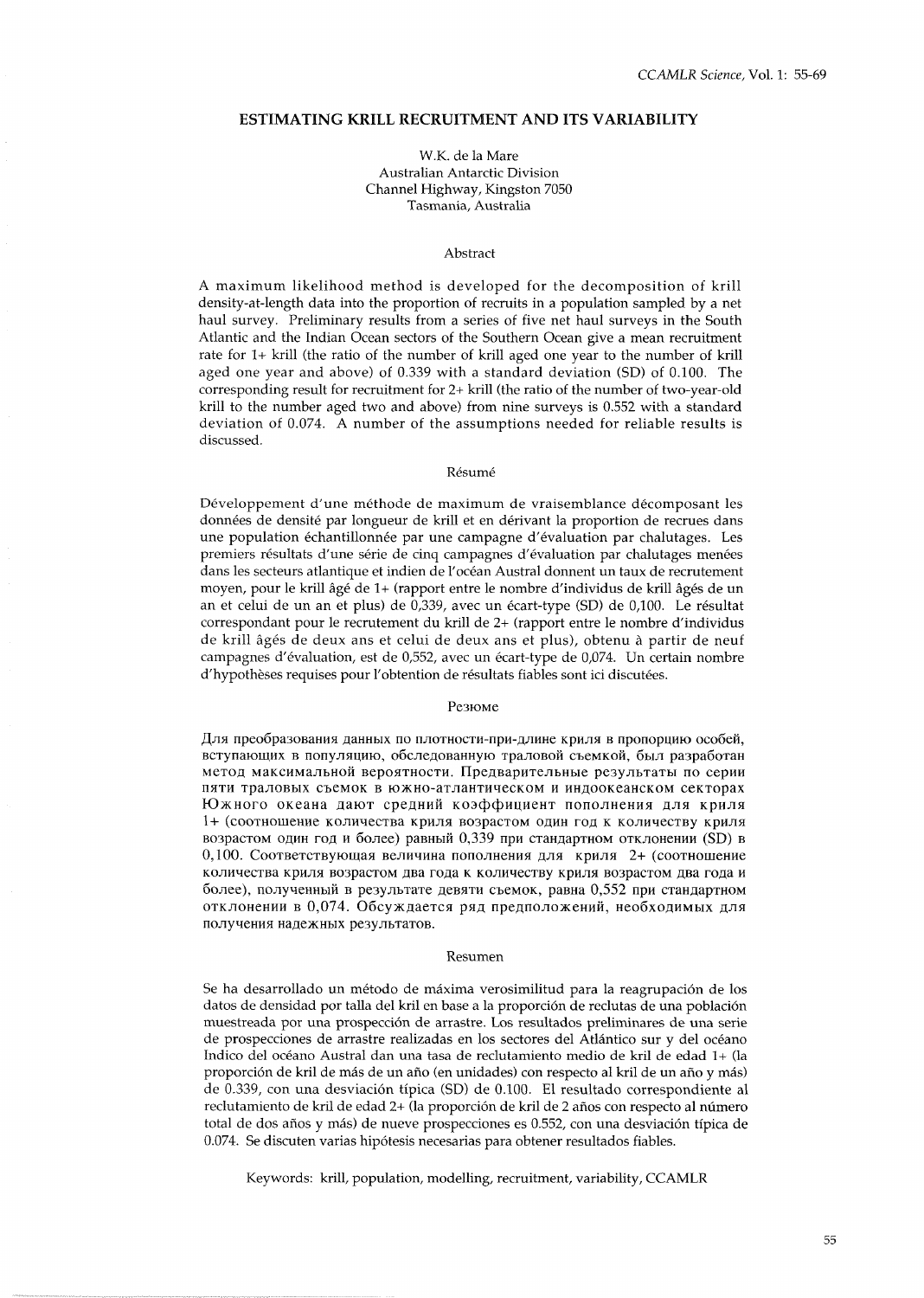## INTRODUCTION

At least year's meeting of the Working Group on Krill (WG-Krill), a procedure was outlined for estimating krill recruitment variability (SC-CAMLR, 1992). Appendix E suggested that an analysis of length frequency data, possibly using the method of MacDonald and Pitcher (1979), should be carried out in order to determine the proportion of recruits in krill samples collected in net surveys. This paper describes a method which has been developed along these lines. A companion paper (de la Mare, 1994) describes how the results of the method can be used to model krill recruitment.

The aim of the method is to estimate the proportion of recruits in samples from krill populations. The proportion of recruits, also known as the gross recruitment rate, *R(t),* is the ratio of the numbers in age class *t* to the numbers in that age class and above, that is:

$$
R(t) = \frac{A_0}{\sum_{i=t}^{n} A_i}
$$
 (1)

where  $A_i$  is the number of animals in age class  $i$ , and *n* is the age of the oldest animals in the population present in non-eligible numbers. Thus, we need only to be able to separate one young age class from all the others; it is not necessary to be able to distinguish between the older age classes.

The problem with krill is that there is no reliable method of direct age determination. One indirect method for determining numbers-at-age is based on the decomposition of length frequency distributions into separate distributions of length for each age class (MacDonald and Pitcher, 1979). Figure 1 shows the length frequency distribution which would be roughly applicable to Antarctic krill, along with the length frequency distributions of each age class. It is clear that there is little prospect of accurately decomposing the mixture for age classes **3** and above. However, this is not necessary for calculating *R(t).* 

If we assume that the length distributions have normal distributions with a constant coefficient of variation  $k$ , the expected density in length class  $j$  is the sum of  $n$  distributions in the length interval of the j'h class, given by:

$$
d_i = \sum_{i=t}^{n} D_i \left[ \Phi \left( \frac{\mu_i - \ell_{j+1}}{k \mu_i} \right) - \Phi \left( \frac{\mu - \ell_j}{k \mu_i} \right) \right]
$$
(2)

where  $\ell_i$  and  $\ell_{i+1}$  are the length bounds of the  $j^{\mu_i}$ length interval,  $D_i$  is the total density of animals aged *i* in the population,  $\Phi(.)$  denotes the cumulative standard normal function,  $\mu_i$  is the mean of the length distribution for animals of age *i*. The values of  $D_i$ ,  $\mu_i$  and *k* are estimated by finding the values for them which result in  $d_i$ having a good fit to the distribution of observed densities-at-length from surveys. The assumption of a constant coefficient of variation is reasonable since it implies that older animals exhibit a greater range of lengths. This assumption has the advantage of reducing the number of parameters to be estimated in fitting the model, and ensures an orderly relationship between the variance estimated for each mixture component. The estimated value of  $R(t)$  for the survey is given by:

$$
R(t) = \frac{D_t}{\sum_{i=t}^{n} D_i}
$$
 (3)

Only  $D_t$  and the sum of  $D_i$  need to be estimated accurately. The values of  $\mu_i$ , *k* and the individual  $D_i|_{i>0}$  are 'nuisance' parameters. We need be only concerned that their values provide a good fit to the data; we are not particularly interested in their values, except that they should be consistent with what is known about krill biology.

## A MAXIMUM LIKELIHOOD METHOD FOR ANALYSING MIXTURE DISTRIBUTIONS

The major problem encountered during this analysis is that the existing methods are not applicable to densities estimated from net haul surveys. MacDonald and Pitchers' (1979) method assumes that length frequency data have no unusual statistical properties. The usual method assumes that length frequency data are representative of a population, with the frequencies in each length class having Poisson distributions. This would be valid in the case where the animals in question are randomly and independently distributed, and the frequencies consist of a complete enumeration of all the samples.

Unfortunately most net haul survey densities do not have these statistical properties. The statistical distribution of net haul densities has to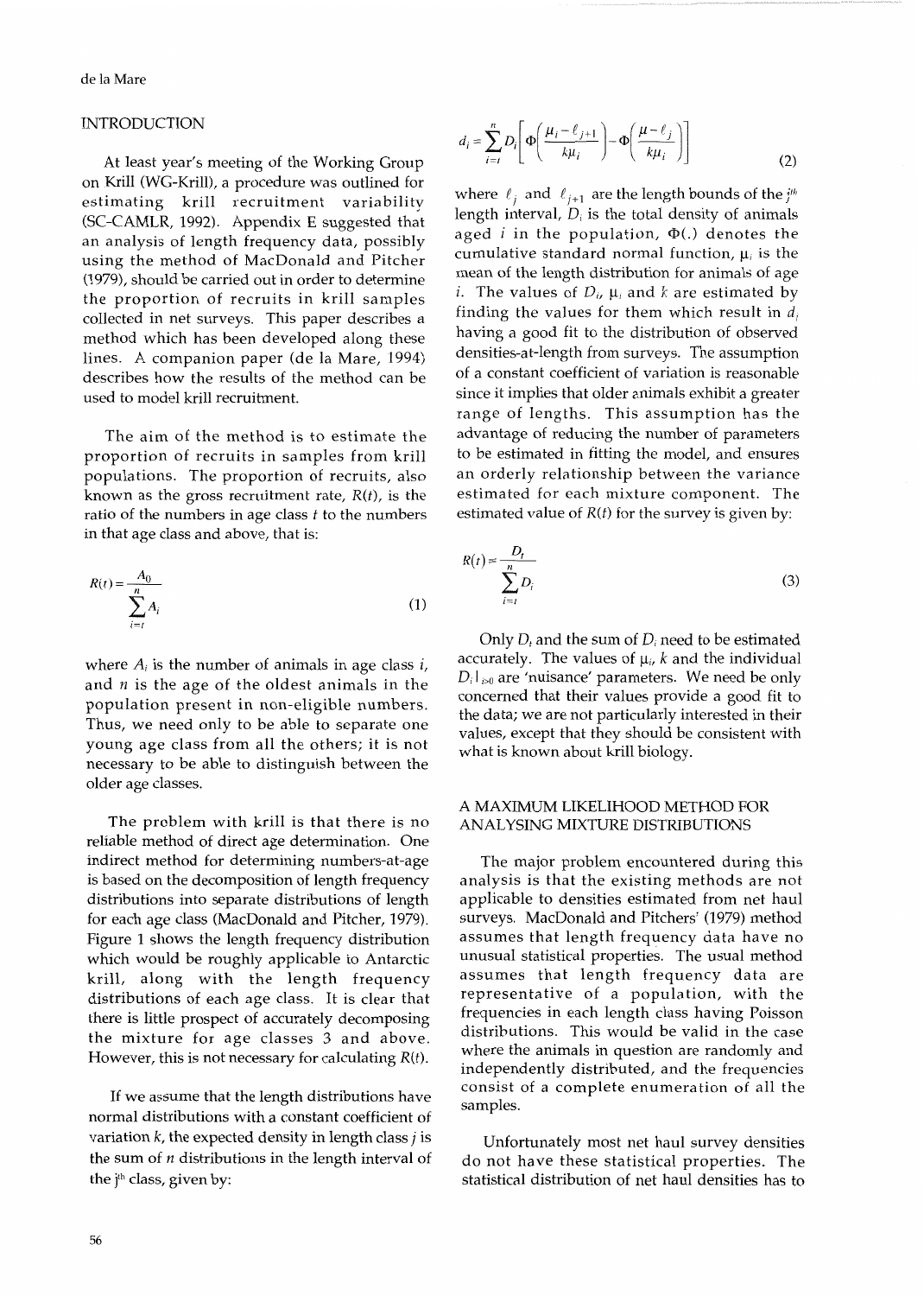allow for an often substantial probability that a given haul will produce a zero density estimate (i.e., the net was empty). The statistics of such distributions have been examined by Aitchison (1955), and Pennington (1983) has recommended using Aitchison's delta distribution as the underlying statistical model when analysing net haul survey data. This recommendation is followed in the method developed here. The delta distribution consists of a discrete probability at the origin, and a lognormal distribution for the non-zero observations.

Simulation studies show that the sampling distribution of the mean for delta distributions can be skewed, given the numbers of observations typical in trawl surveys. Simple transformations of the data or their mean do not lead to summary statistics which capture all the features of the sampling distribution. The likelihood for the sampling distribution of the mean cannot be expressed in terms of summary statistics, and so the full data set has to be used in calculating the likelihood of given parameter values. The delta distribution has the following probability function:

$$
f(x; p, \lambda, \sigma^2) = (1-p)I_0(x) + p \frac{1}{x\sqrt{2\pi}\sigma} e^{-\frac{1}{2}(\ln x - \lambda)} I_{(0, \infty)}
$$
\n(4)

where p is the proportion of observations of *<sup>X</sup>* which are  $> 0$ ,  $\lambda$  and  $\sigma^2$  are the parameters of the lognormal distribution of the non-zero observations, **I,[.]** is an indicator function which takes the value 1 when  $x = 0$  and 0 otherwise, and  $\mathbf{I}_{(0,\infty)}$ [.] takes the value 0 when  $x = 0$  and 1 when  $x > 0$ 0. The first term represents a discrete probability mass at the origin and the second, a probability density. The log-likelihood of a vector of observations  $x = x_1 ... x_N$  from a delta distribution is given by:

$$
\ln \left[ \mathcal{L} \left( x_1 \dots x_N; p, \lambda, \sigma^2 \right) = (N - m) \ln (1 - p) + m \ln p - \frac{m}{2} \ln \sigma^2 - \frac{1}{2 \sigma^2} \sum_{x > 0} (\ln x_i - \lambda) - \sum_{x > 0} \ln x_i - \frac{m}{2} \ln 2 \pi \qquad (5)
$$

where N is the total number of observations and  *is the number of non-zero observations. The* last two terms are additive constants which can be ignored when maximising the likelihood function to calculate estimates. In the method described here, it is the densities for a given length class in each haul which constitute the **X,.** Using

Aitchison's (1955) formulae, the maximum likelihood estimate of the mean value of density in the  $i<sup>th</sup>$  length class is calculated as follows:

$$
\overline{d}_j = \frac{m}{N} e^{\overline{y}} G_m \left(\frac{1}{2} s^2\right), \quad m > 1
$$
  
\n
$$
\overline{d}_j = \frac{x_1}{N}, \quad m = 1
$$
  
\n
$$
\overline{d}_j = 0, \quad m = 0
$$
\n(6)

where  $\bar{y}$  and  $s^2$  are the sample mean and sample variance of the log of the non-zero observations and:

$$
G_m(t) = 1 + \frac{m-1}{m}t + \sum_{j=2}^{\infty} \frac{\left(m-1\right)^{2j-1}}{m^j(m+1)(m+3)\dots(m+2j-3)} \cdot \frac{t^j}{j!}
$$
\n<sup>(7)</sup>

Using a likelihood ratio approach (Cox and Hinkley, 1974), asymptotic confidence intervals on the mean density can be found as the roots of the following function:

$$
q(d) = \left[\ln \mathcal{L}\left(\mathbf{x}; p, \lambda, \sigma^2\right) \middle| \lambda = \frac{m}{m} \sum_{x_i > 0} \ln x_i ,\n\sigma^2 = \frac{1}{m} \sum_{x_i > 0} (\ln x_i - \lambda)^2\n\right]
$$
\n
$$
-\text{Sup}\left[\ln \mathcal{L}\left(\mathbf{x}; p, \lambda, \sigma^2\right) \middle| \lambda = \ln \left(\frac{d}{pG_m\left(\frac{1}{2}\sigma^2\right)}\right),\n\right] - \frac{1}{2} \chi_{1,\alpha}^2
$$
\n
$$
0 < \sigma^2 < \infty
$$
\n(8)

where  $\chi_{1,\alpha^2}$  is the critical value of the  $\chi^2$ distribution with one degree of freedom, at the  $\alpha$ probability level.

The maximum likelihood estimates of the parameters of the mixture distribution are obtained by maximising the sums of the log-likelihoods for each length class. It is useful to designate the parameters of the mixture distribution as:

## *R(t):* the parameter of primary interest, and

8: a vector of the nuisance parameters consisting of  $D_{t+1}$ ...  $D_n$ , k and  $\mu_{t+1}$ ...  $\mu_n$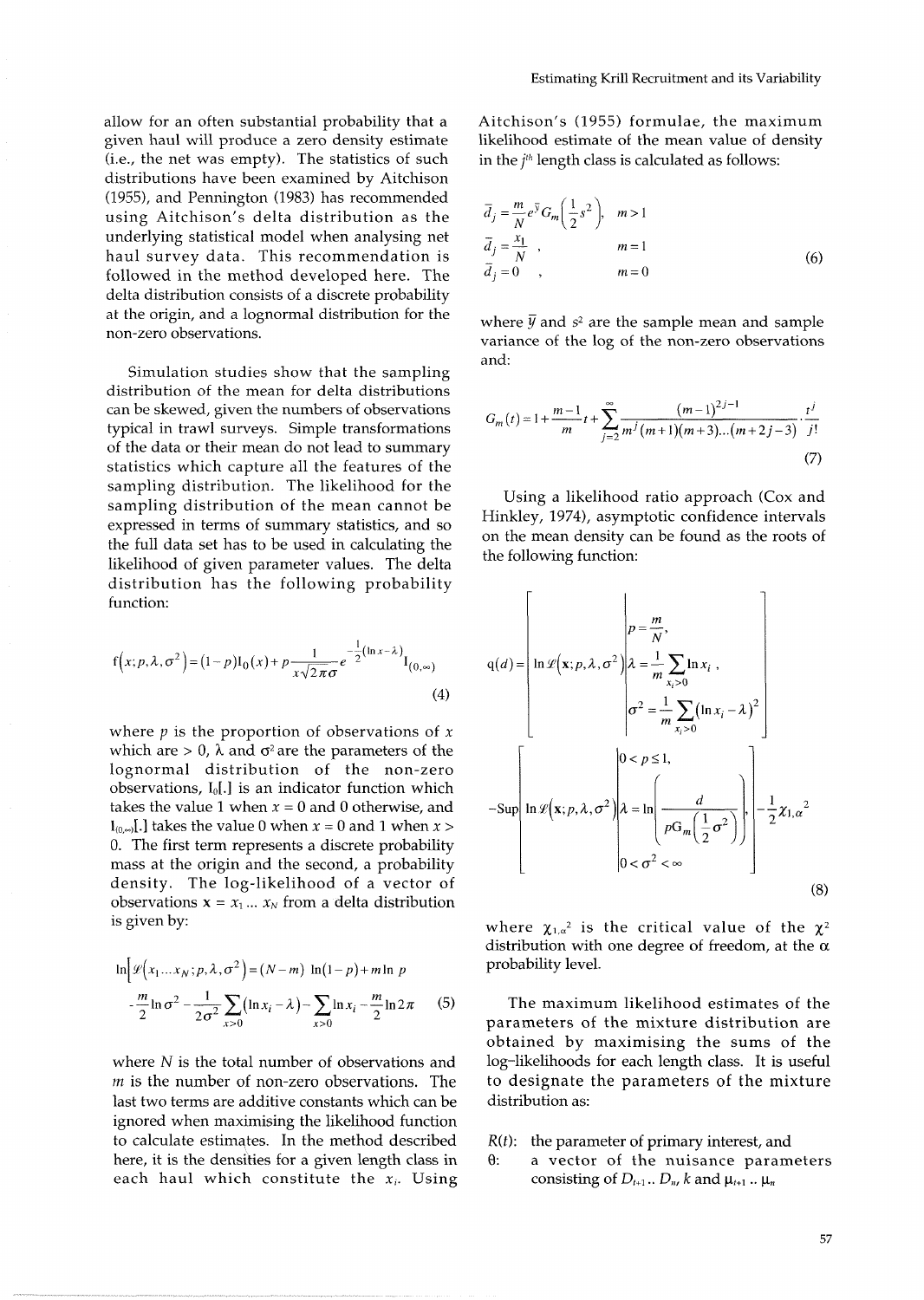The value of  $D_t$  used in calculating the mixture where  $\delta$  is small. In determining these points,  $R(t)$  is derived from  $R(t)$  and the  $D_{tot}$  as: is fixed as specified, but the vector of nuisance

$$
D_{t} = \frac{R(t)}{1 - R(t)} \sum_{i=t+1}^{n} D_{i}
$$
 (9)

The likelihood function for fitting the mixture they should be adequate for providing relative distribution can be written as: veights for the subsequent estimation of the

$$
h(R_1; \theta) = \sum_{j=1}^{n} \text{Supp} \left( \ln \mathcal{L}(\mathbf{x}_j; p_j, \lambda_j, \sigma_j^2) \middle| \lambda_j = \ln \left( \frac{d_j}{p_j G_m \left( \frac{1}{2} \sigma_j^2 \right)} \right) \right)
$$
\n
$$
0 < \sigma_j^2 < \infty
$$
\n
$$
(10)
$$

where  $d_i$  is the expected value of the density in length class j derived from equation (2), with the mixture distribution with parameters  $R(t)$  and  $\theta$ . Note that estimating  $R(t)$  and  $\theta$  requires maximising  $h(R(t),\theta)$ , which in turn requires maximising the likelihood for the delta distribution in each length class. All these maximisations have to be carried out numerically. The parameters  $p_i$  and  $\sigma_i^2$  are also nuisance parameters. The maximisations are carried out subject to the following constraints:

$$
0 \leq R(t) < 1
$$
\n
$$
\mu_{i} \leq \mu_{i} \leq \mu_{i} + \mu_{i+1} \leq \mu_{i+1} \leq \mu_{i+1} + \dots + \mu_{n} \leq \mu_{n} \leq \mu_{n} + \dots + \mu_{n} \leq \mu_{n} + \dots + \mu_{n} \leq \mu_{n} + \dots + \mu_{n} \leq k \leq k + \dots
$$

where a superscript + or - represents a numerically specified constraint. Apart from the well known advantages of statistical efficiency, working with log-likelihood allows asymptotic confidence intervals and variances to be calculated for the parameters. In particular we are interested in a variance estimate for  $R(t)$ . This is estimated from the second derivative of a quadratic function (Cox and Hinkley, 1974) passing through the points:

$$
\begin{aligned}\n\left\{\hat{R}(t) - \delta, h\Big(R(t) = \hat{R}(t) - \delta\Big)\right\}, \ \left\{\hat{R}(t), h\Big(R(t) = \hat{R}(t)\Big)\right\}, \\
\left\{\hat{R}(t) + \delta, h\Big(R(t) = \hat{R}(t) + \delta\Big)\right\}\n\end{aligned}
$$

is fixed as specified, but the vector of nuisance parameters is re-estimated by re-maximising the likelihood function. Thus the estimate obtained is for the marginal variance of  $R(t)$ . Although **<sup>I</sup>**- *R(t) i=t+l* asymptotic variance estimates are not always accurate for non-normal sampling distributions, weights for the subsequent estimation of the distribution statistics of  $R(t)$  estimates.

This procedure has been implemented in a computer program (NMIX) which has been submitted to the CCAMLR Secretariat. Calculating the estimates is computer intensive, taking up to two hours on a very fast personal computer.

Figure 2 gives an example of the results which were obtained by fitting a mixture distribution to the net haul survey conducted by the *Nella Dan*  during SIBEX 11. The salient feature to note in this figure is the very wide and highly asymmetric confidence intervals around each observed density. Figure 3 shows the marginal values of  $-(\log-likelihood)$  for values of  $R(1)$  over the range 0 to 0.99. The best estimate of  $R(1)$  corresponds to the minimum on the curve, which occurs at  $R(1) = 0.528$ . The figure also shows the asymptotic  $95\%$  confidence interval for the  $R(1)$ estimate of 0.27 to 0.77. A quadratic fitted in the region of the minimum gives an asymptotic variance estimate of 0.002256 for the estimate of  $R(1)$ . This corresponds to a standard error for the estimate of 0.0475. The encouraging feature is that the confidence interval on the  $R(1)$  estimate is well behaved, even though the data from the surveys lead to extremely skewed sampling distributions of mean densities at each length with very long upper tails.

### RESULTS

Data from a number of krill trawl surveys were available in a form suitable for the method. The required data are the haul-by-haul densities by length class. Table 1 lists the sources of the available data. Only densities estimated using RMT8 nets have been considered in these analyses. Table 2 gives the values used for the various constraints in deriving the estimates. Table 3 gives preliminary results from these surveys, with  $R(t)$  estimated for both putative one-year-old and two-year-old age classes. Five putative age classes (components) are used in fitting the distribution to the one-year-old and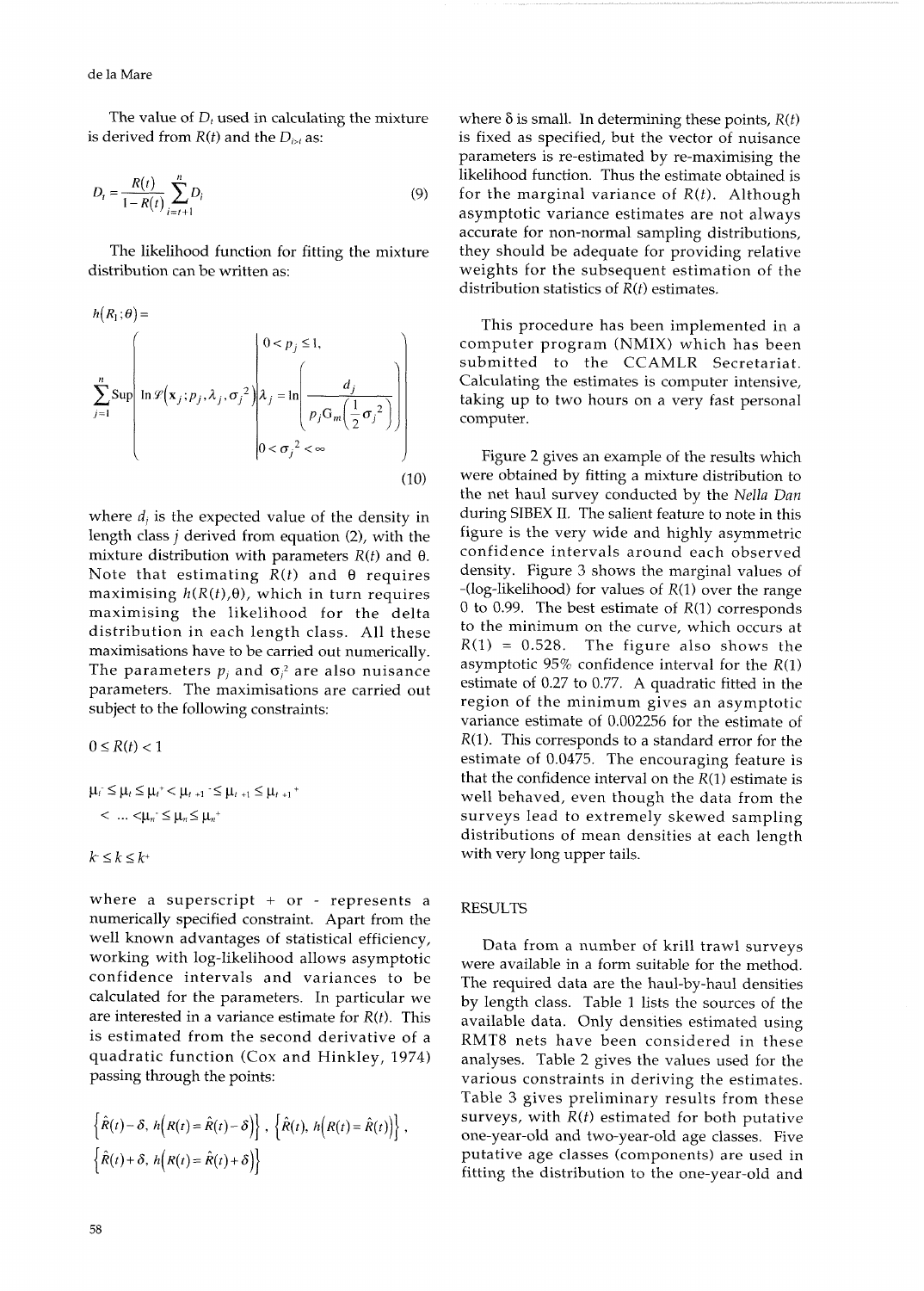| Survey No. | Vessel                                                                                                                                                            | Experiment                                                                                                                                              | <b>BIOMASS</b>                                         | Region                                                                                                                                               | Period                                                                                                                                   |
|------------|-------------------------------------------------------------------------------------------------------------------------------------------------------------------|---------------------------------------------------------------------------------------------------------------------------------------------------------|--------------------------------------------------------|------------------------------------------------------------------------------------------------------------------------------------------------------|------------------------------------------------------------------------------------------------------------------------------------------|
| 6<br>10    | Marion Dufresne<br>Walther Herwig<br>Nella Dan<br>Professor Siedlecki<br>Nella Dan<br>Nella Dan<br>Nella Dan<br>Nella Dan<br>Aurora Australis<br>Aurora Australis | <b>FIBEX</b><br><b>FIBEX</b><br><b>FIBEX</b><br><b>SIBEX I</b><br>SIBEX II<br><b>ADBEX I</b><br><b>ADBEX II</b><br><b>AAMBER</b><br>AA2<br><b>CROCK</b> | <b>DUFX</b><br><b>HEFX</b><br>SIS1<br>NDS <sub>2</sub> | Indian Ocean<br>Atlantic<br>Indian Ocean<br>Atlantic<br>Indian Ocean<br>Indian Ocean<br>Indian Ocean<br>Indian Ocean<br>Indian Ocean<br>Indian Ocean | Jan-Feb 81<br>Jan-Mar 81<br>Jan-Mar 81<br>Dec 83-Jan<br>Jan-Feb 85<br>Feb-Apr 82<br>lan-Feb 84<br>Feb-Apr 87<br>Jan-Feb 91<br>Jan-Feb 93 |

Table 1: Krill surveys from which net haul data were analysed for proportions of recruits.

Table 2: Constraints used in calculating the estimates.

| Constraints on mixture component means |                                                                                                |
|----------------------------------------|------------------------------------------------------------------------------------------------|
| Component Number                       | Range Allowed for Mean (mm)                                                                    |
|                                        | $16 - 28$                                                                                      |
|                                        | $30-40$                                                                                        |
|                                        | $41 - 48$                                                                                      |
|                                        | 49-52                                                                                          |
|                                        | 53-56                                                                                          |
|                                        | Constraint on coefficient of variation of components $= 0.01 - 0.20$ (unless otherwise noted). |

Table 3: Preliminary results from the surveys with *R(t)* estimated for both putative one- and two-year-old age classes.

| One-year-old Recruitment                                                                                                                                                                   |       |                          |                     |  |
|--------------------------------------------------------------------------------------------------------------------------------------------------------------------------------------------|-------|--------------------------|---------------------|--|
| Survey No.                                                                                                                                                                                 | R(1)  | Std Error                | CV of Length-at-age |  |
| 1                                                                                                                                                                                          |       |                          |                     |  |
| 2345                                                                                                                                                                                       | 0.706 | 0.0463                   | 0.139               |  |
|                                                                                                                                                                                            | 0.167 | 0.0468                   | 0.096               |  |
|                                                                                                                                                                                            | 0.370 | 0.0422                   | 0.153               |  |
|                                                                                                                                                                                            | 0.528 | 0.0475                   | 0.117               |  |
| $\frac{6}{7}$                                                                                                                                                                              | 0.001 | 0.0010                   | 0.117               |  |
|                                                                                                                                                                                            | 0.016 | 0.0273                   | 0.087               |  |
| $\frac{8}{9}$                                                                                                                                                                              | 0.025 | 0.0174                   | 0.085               |  |
|                                                                                                                                                                                            | 0.314 | 0.0113                   | 0.150               |  |
| 10                                                                                                                                                                                         | 0.064 | 0.0269                   | 0.103               |  |
|                                                                                                                                                                                            |       | Two-year-old Recruitment |                     |  |
| Survey No.                                                                                                                                                                                 | R(2)  | Std Error                | CV of Length-at-age |  |
| 1                                                                                                                                                                                          | 0.286 | 0.0645                   | 0.071               |  |
|                                                                                                                                                                                            | 0.360 | 0.1183                   | 0.096               |  |
|                                                                                                                                                                                            | 0.096 | 0.0592                   | 0.091               |  |
|                                                                                                                                                                                            | 0.968 | 0.0540                   | 0.169               |  |
|                                                                                                                                                                                            | 0.320 | 0.0560                   | 0.157               |  |
|                                                                                                                                                                                            | 0.431 | 0.0877                   | $0.119*$            |  |
| 2345567                                                                                                                                                                                    | 0.561 | 0.0851                   | 0.110               |  |
|                                                                                                                                                                                            | 0.557 | 0.2715                   | 0.084               |  |
| 8                                                                                                                                                                                          | 0.231 | 0.1300                   | 0.084               |  |
| 9                                                                                                                                                                                          | 0.556 | 0.0063                   | $0.083*$            |  |
| 10                                                                                                                                                                                         | 0.020 | 0.1307                   | 0.095               |  |
| ×<br>CV of length-at-age constrained above at 0.12. Bounding the CV at 0.2 allowed for a fit<br>which hit the constraint, which seems unlikely in light of the general run of the results. |       |                          |                     |  |

year-old and above. equation **(6).** The error bars represent the

density distributions are shown in Figures 4 to 8. shown in the single example, the results have The observed points on these figures are the mean standard errors for the *R(t)* estimates which are

above data, and four age classes in fitting to two- densities for each length calculated using asymptotic 95% confidence intervals on the mean The observed and expected fits of the length densities calculated according to equation (8). As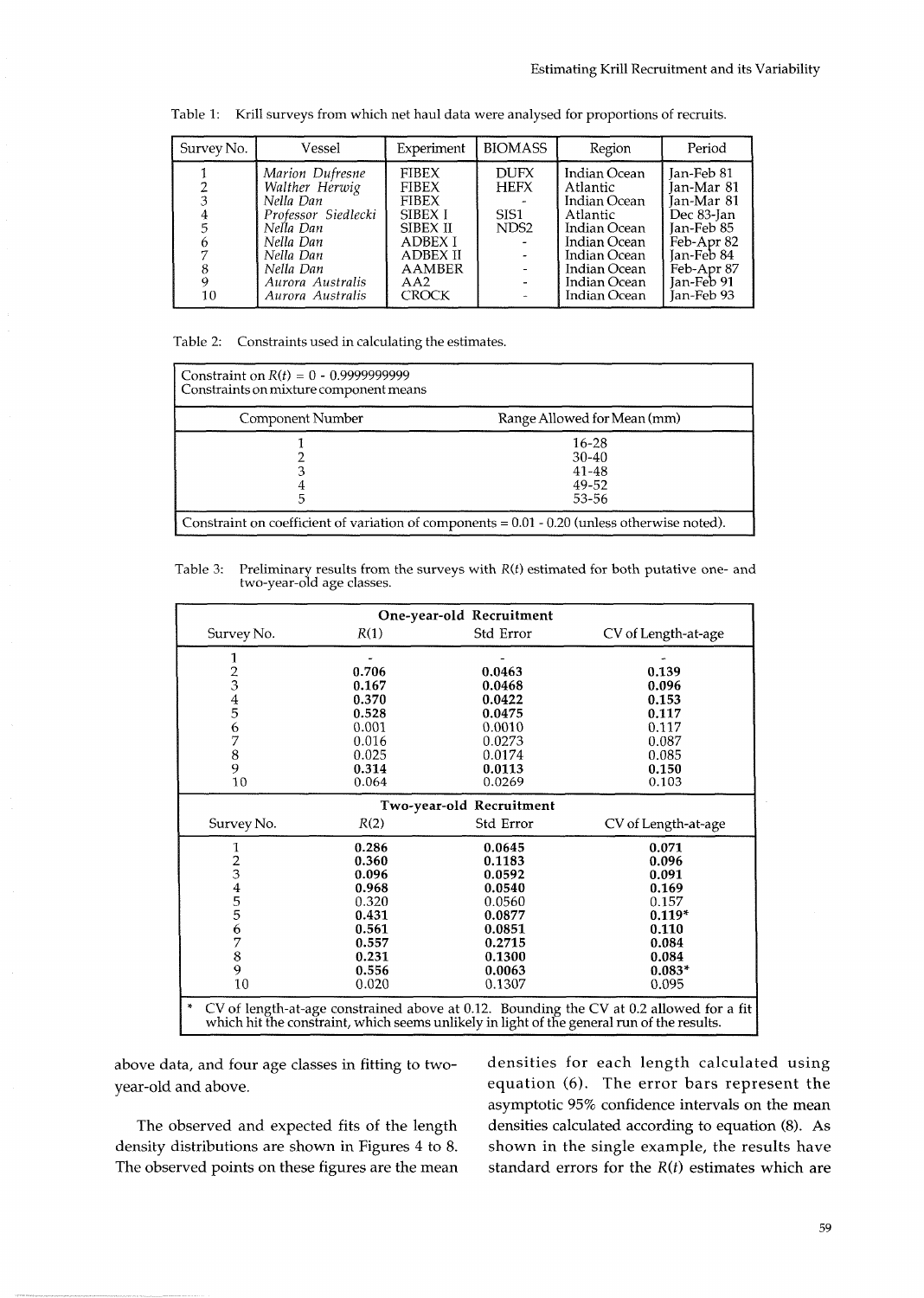reasonably small, even though in many cases the confidence intervals on the individual densities-at-length are very wide. Thus, despite the poor precision of density estimates from net haul surveys, the method developed here is able to extract useful information on recruitment rates.

Assuming that the biological characteristics of krill are the same in the entire Southern Ocean, it is valid to combine samples from different regions to estimate distributional statistics for the  $R(t)$ rate. The estimates in Table 3 shown in boldface are used in calculating the mean and variance of  $R(t)$ . The estimates of the inverse variance weighted mean and variance of the  $R(1)$  estimates, taking the group with mean length in the range 18 to 28 mm as age class 1, are:

| Number of surveys           | 5     |
|-----------------------------|-------|
| Mean $R(1)$ estimate        | 0.339 |
| Standard error              | 0.050 |
| Standard deviation          | 0.100 |
| $CV$ of $R(1)$ distribution | 0.295 |

The corresponding results for  $R(2)$ , taking the second group with mean length in the range 30 to 38 mm as age class 2, are:

| Number of surveys           | y     |
|-----------------------------|-------|
| Mean $R(2)$ estimate        | 0.552 |
| Standard error              | 0.026 |
| Standard deviation          | 0.074 |
| $CV$ of $R(2)$ distribution | 0.135 |

Pooling all the estimates gives:

| Number of surveys           | 14    |
|-----------------------------|-------|
| Mean $R(t)$ estimate        | 0.495 |
| Standard error              | 0.035 |
| Standard deviation          | 0.125 |
| $CV$ of $R(t)$ distribution | 0.253 |

The information above is sufficient to calculate estimates of natural mortality (M) (assuming fishing mortality has been small) and variability in the annual number of recruits. The methods for these calculations are presented in de la Mare (1994, this volume).

## DISCUSSION

The analyses above make the following assumptions about the length density data:

1. The net samples are representative of the length structure of a self-sustaining krill population for the range of age classes considered.

- 2. Increasing age leads to a monotonic increase in mean length-at-age, which gives rise to a mixture distribution.
- 3. Krill do not naturally shrink to the extent that the smallest component considered in the mixture can become polluted with animals of greater ages, but which have shrunk into the length range of the young animals.

Substantial violation of these assumptions will lead to biased estimates. WG-Krill should bear these points in mind when examining the results presented here.

The results suggest that many (all) of the existing surveys may not satisfy assumption 1. WG-Krill should review the survey results in order to eliminate those which can be identified as unreliable on the basis of survey design or execution. This process should also be used to identify criteria needed for the development of improved methods for the design and execution of future net haul surveys.

With regard to assumptions 2 and 3, there must be some doubt at this stage whether they strictly hold true, given the possibility that krill may shrink (Ikeda and Dixon, 1982). However, shrinking alone is not necessarily a problem. If shrinkage occurs in a way which preserves the order of lengths between age classes across the population, the method is not invalidated. A weaker assumption is sufficient; the method is valid so long as growth prior to the period of the surveys increases the sizes of older animals, even if they have become scrambled by shrinkage, to above the length distribution of the incoming recruits. This is because the analysis treats the parameters of the older components as nuisance parameters. The clear peaks for putative one-year-old krill suggest that this weaker assumption is more likely to hold in the case where this is the youngest age class considered. However, a number of surveys show very low densities of putative one-year-olds. Either these animals were indeed largely absent from the population in those years, or the survey results are not representative for this age class. If the former is true then the results should be included in the estimates of mean recruitment rate and its variability. If the latter, then these particular results should not be used. The analyses of recruitment of two-year-old krill require the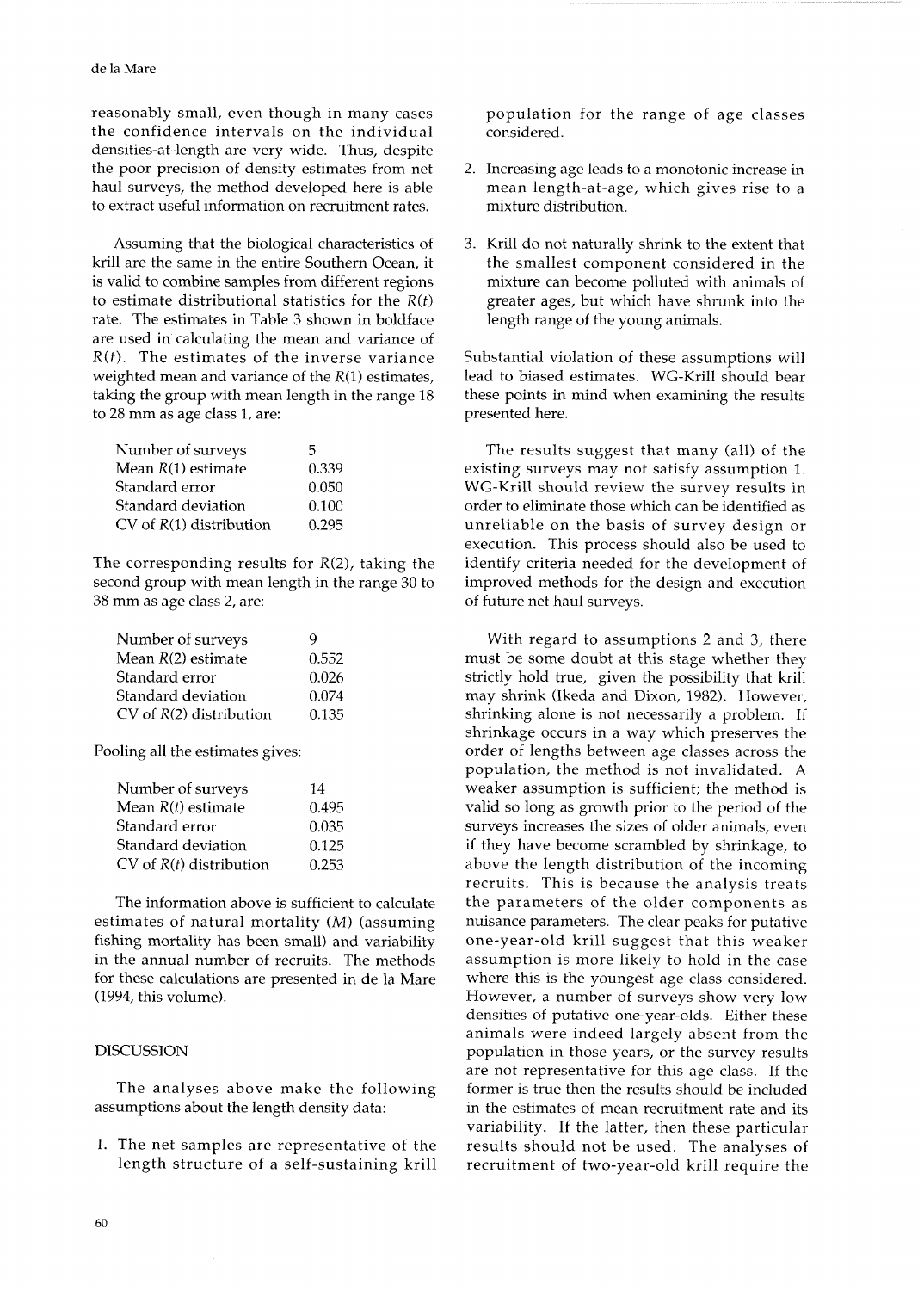stronger assumption of preservation of the length ordering of the population. Therefore these results should be regarded with greater caution.

Since the results of the method appear promising from a purely statistical point of view, it should be worth putting further effort into designing and carrying out more net haul surveys, particularly if the surveys can be improved to ensure that the one-year-old animals are correctly represented.

## ACKNOWLEDGEMENTS

I am very grateful to Graeme Hosie of the Australian Antarctic Division and David Agnew of CCAMLR for preparing the haul-by-haul krill length density estimates used in these analyses. I am also grateful to the large number of scientists who have laboured long and hard to collect the data in the first place. I thank Justin Cooke and an anonymous reviewer for helpful comments on the draft manuscript.

## **REFERENCES**

Aitchison, J. 1955. On the distribution of a positive random variable having a discrete probability mass at the origin. *J. Am. Stat. ASSOC.,* 50: 901-908.

- Cox, D.R. and D.V.Hinkley. 1974. *Theoretical Statistics.* Chapman and Hall, London.
- de la Mare, W.K. 1994. Modelling krill recruitment. *CCAMLR Science* (this volume).
- Ikeda, T. and P. Dixon. Body shrinkage as a possible over-wintering mechanism of the Antarctic krill, *Euphausia superba* Dana. J. *Exp. Mar. Biol. Ecol.,* 62: 143-151.
- MacDonald and Pitcher. 1979. Age groups from size frequency data: a versatile and efficient method of analysing distribution mixtures. J. *Fish. Res. Board Can.,* 36: 987-1001.
- Pennington, M. 1983. Efficient estimators of abundance for fish and plankton surveys. *Biometrics,* 39: 281-286.
- SC-CAMLR. 1992. Report of the Fourth Meeting of the Working Group on Krill. In: *Report of the Eleventh Meeting of the Scientific Committee (SC-CAMLR-XI),* Annex *4,*  Appendix E, Adjunct 1. CCAMLR, Hobart, Australia: p. 173.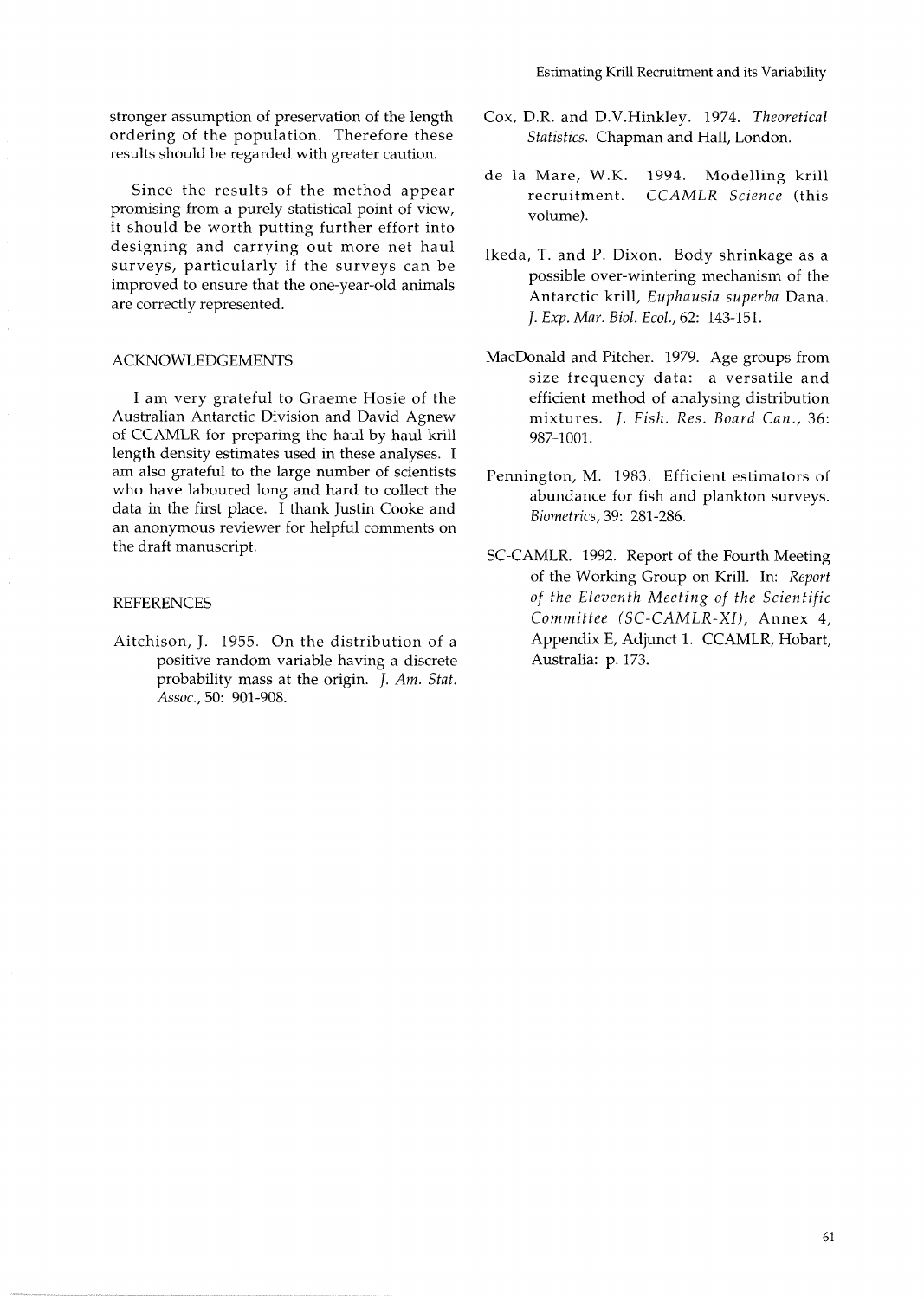

Figure 1: Schematic mixture distribution generated from five nominal age classes with lengthat-age distributions  $C_1$  to  $C_5$ , and growth and mortality within the range expected for Antarctic krill.



Figure 2: Fit of a mixture distribution to the density-at-length distribution obtained from a net survey by the *Nella Dun* during *SIBEX* 11.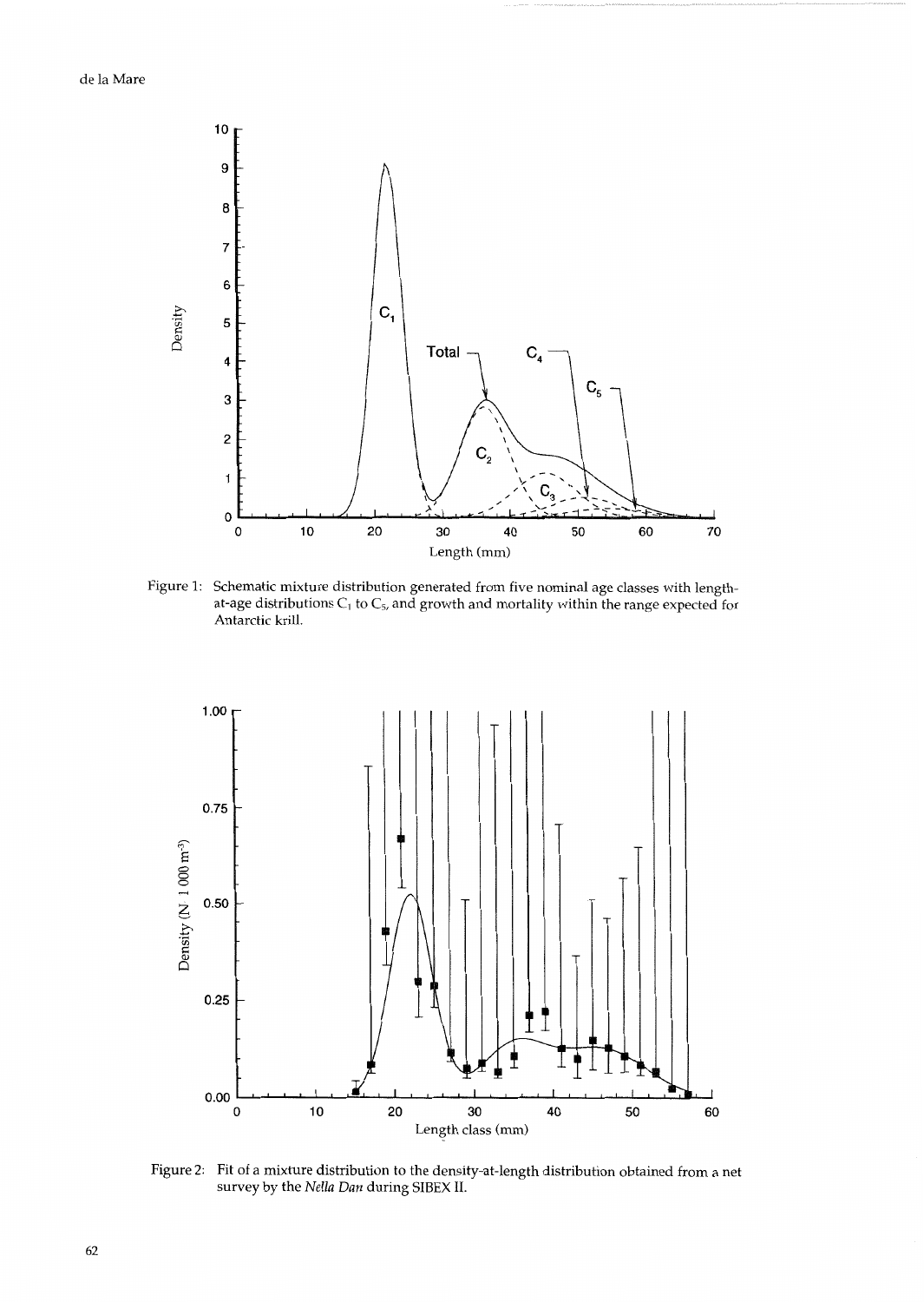

Figure **3:** Residual function values versus R(1) rate for the SIBEX I1 net survey data of the *Nella Dan,* showing the asymptotic 95% confidence interval. The maximum likelihood estimate of the R(1) rate is at the minimum of the curve.



Figure 4: The fit of mixture distributions to density-at-length data from various surveys, with a youngest putative age of one year. Top - *Walther Herwig* during FIBEX, centre - *Nella Dan* during FIBEX and bottom - *Professor Siedlecki* during SIBEX I.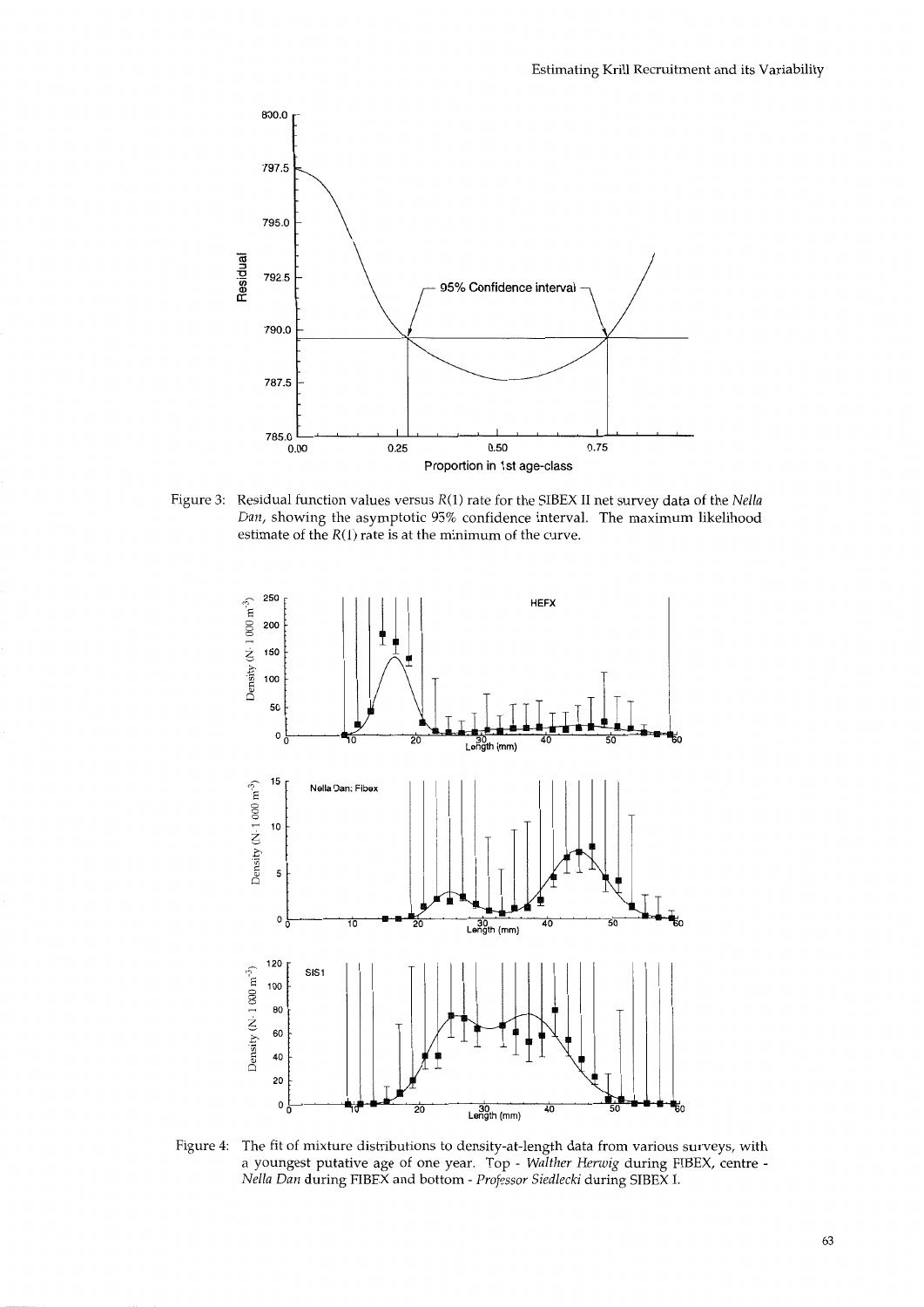

Figure 5: The fit of mixture distributions to density-at-length data from various surveys, with a youngest putative age of one year. Top - *Nella Dun* during SIBEX 11, bottom - *Aurora Australis* during **AA2.** 



Figure 6: The fit of mixture distributions to density-at-length data from various surveys, with a youngest putative age of two years. Top - *Marion Dufresne* during FIBEX, centre - *Walther Herwig* during FIBEX and bottom - *Nella Dun* during FIBEX.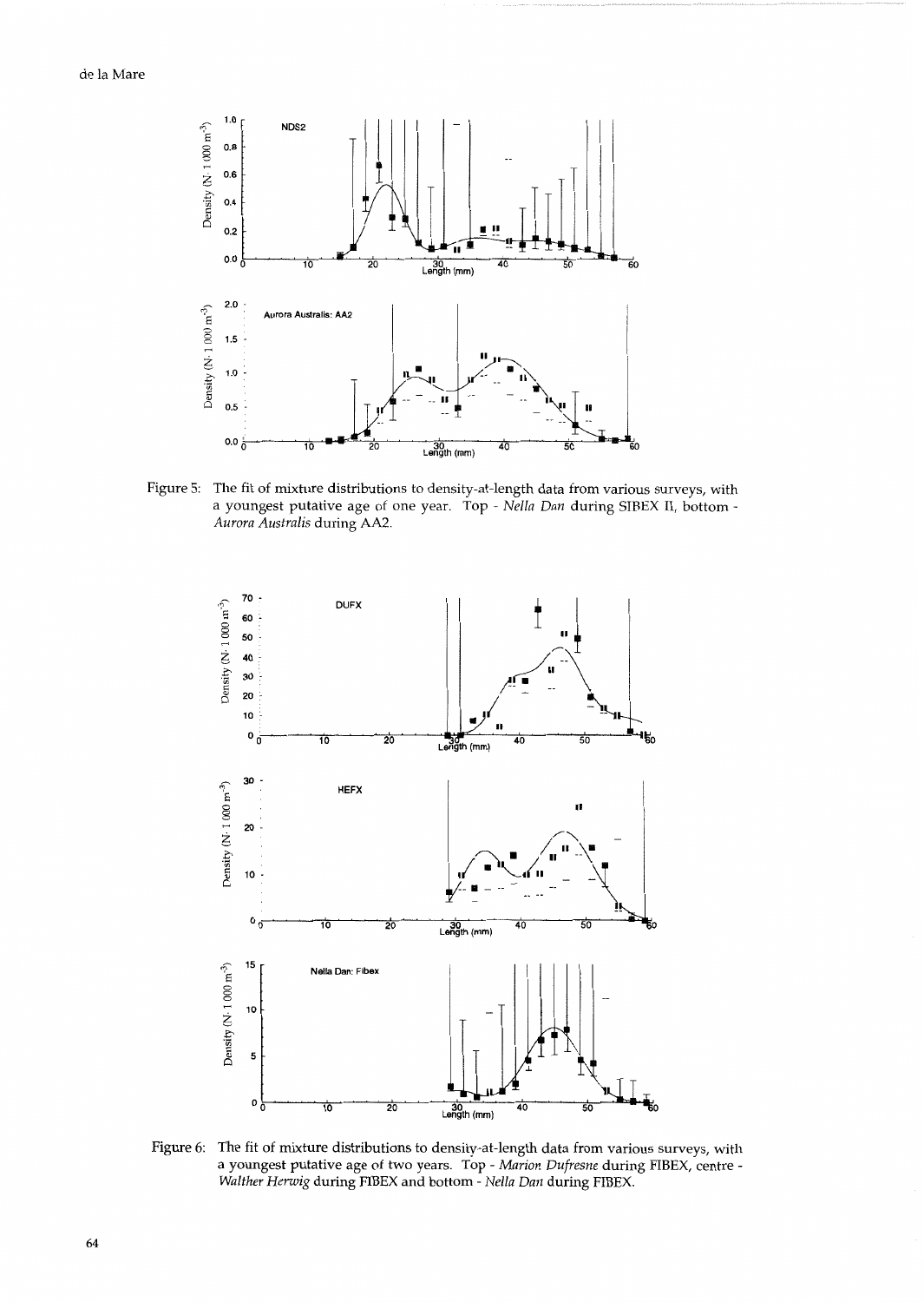

Figure 7: The fit of mixture distributions to density-at-length data from various surveys, with a youngest putative age of two years. Top - *Professor Siedlecki* during SIBEX I, centre - *Nella Dun* during SIBEX I1 and bottom - *Nella Dun* during ADBEX *I.*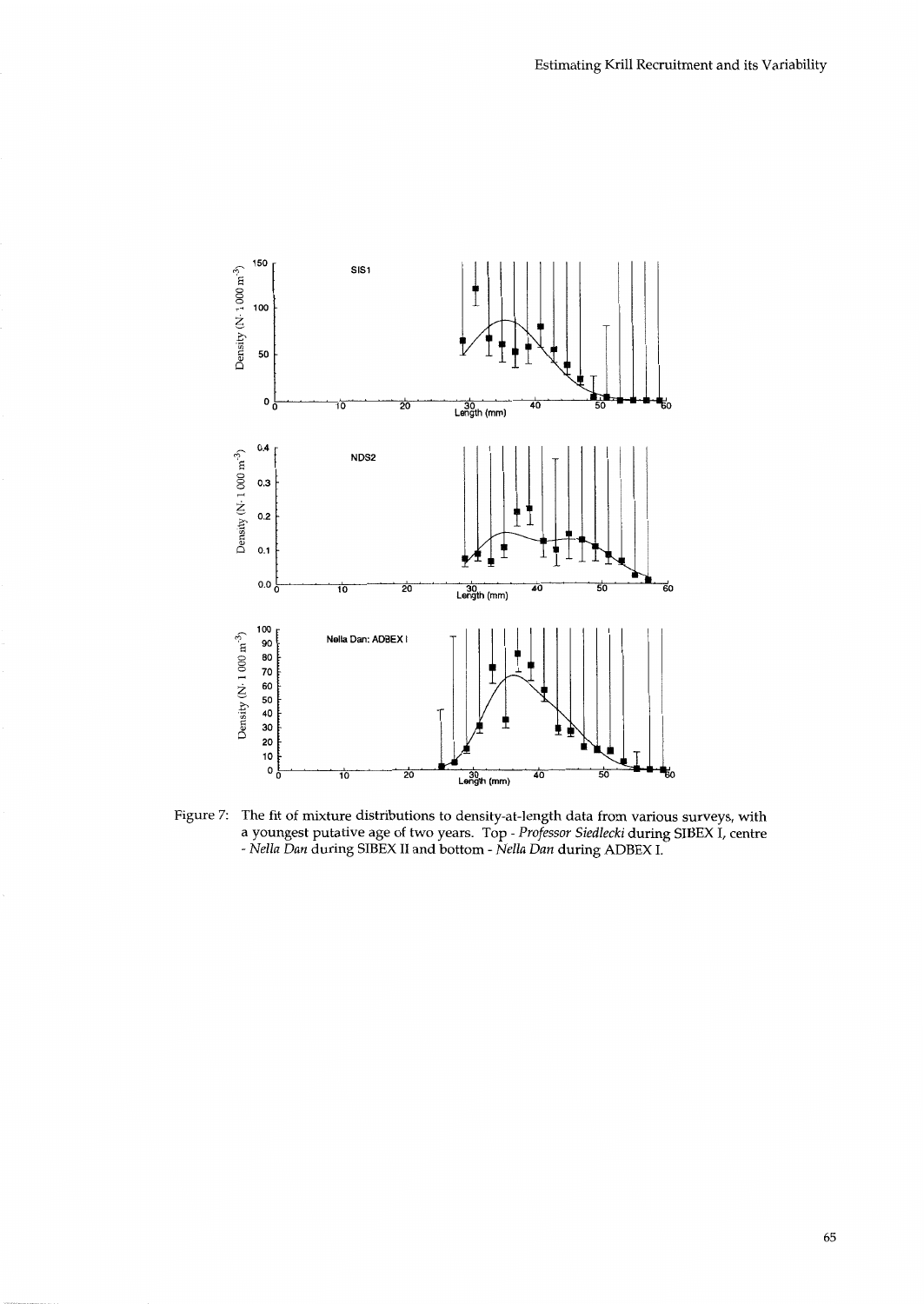

Figure S: The fit of mixture distributions to density-at-length data from various surveys, with a youngest putative age of two years. Top - *Nella Dan* during ADBEX 11, centre - *Nella Dan* during AAMBER and bottom - *Aurora Australis* during AA2.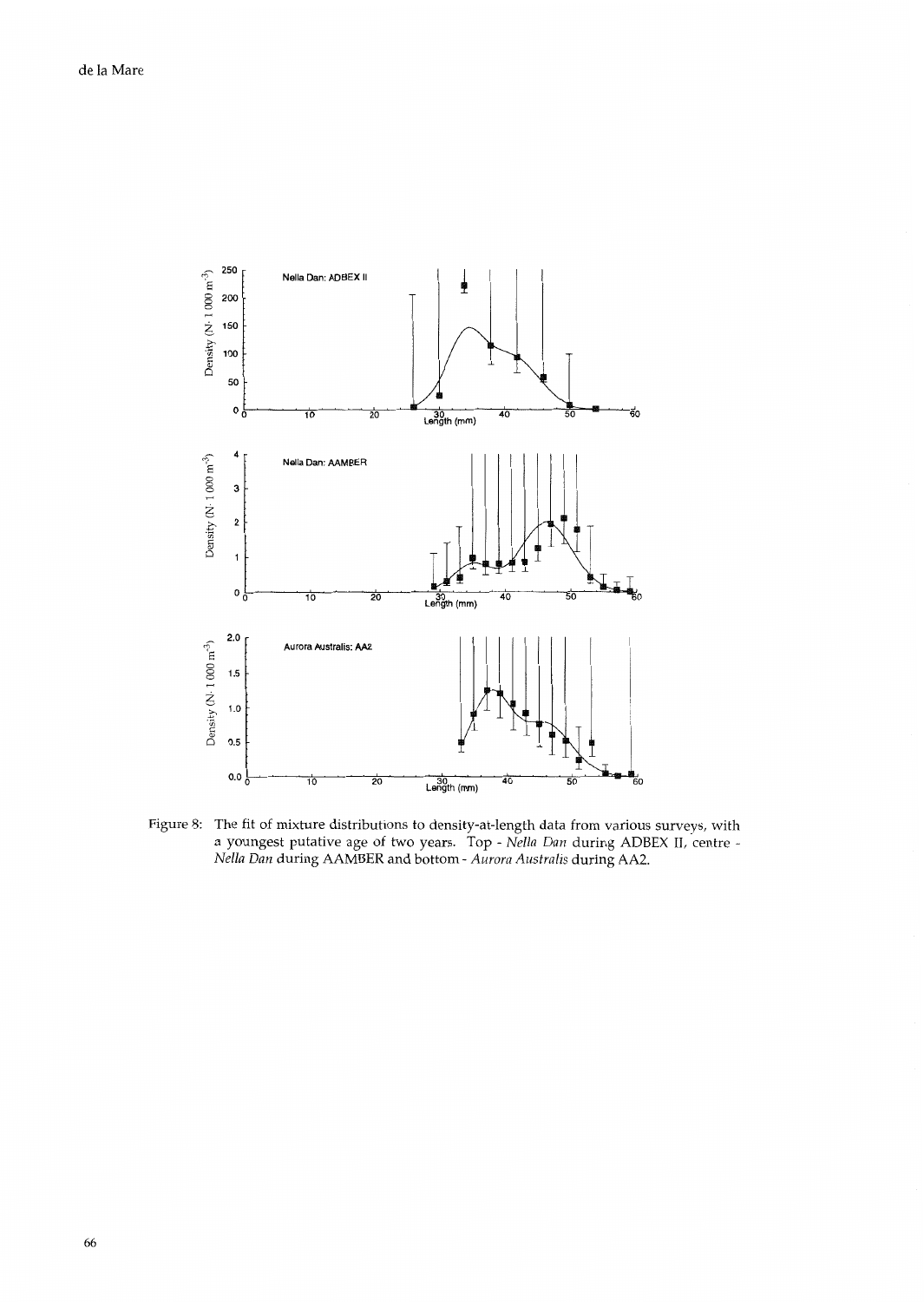## Légendes des tableaux

- Tableau 1: Campagnes d'évaluation dont les données des chalutages ont été analysées pour l'étude de la proportion des recrues.
- Tableau 2: Contraintes utilisées dans le calcul des estimations.
- Tableau 3: Résultats préliminaires des campagnes d'évaluation, *R(t)* étant estimé tant pour les classes d'âge supposées de un an que de deux ans.

## Légendes des figures

- Figure 1: Schéma de la distribution mélangée constituée à partir de cinq classes d'âge nominales avec des distributions de longueur par âge C<sub>1</sub> à C<sub>5</sub>, ainsi que croissance et mortalité dans l'intervalle prévu pour le krill antarctique.
- Figure 2: Ajustement d'une distribution melangee a la distribution de densite par longueur obtenue a partir d'une campagne d'evaluation menee par le *Nella Dun* au cours de SIBEX 11.
- Figure 3: Valeurs de la fonction residuelle/taux *R(1)* pour les donnees de la campagne d'evaluation par chalutages menee par le *Nella Dun* au cours de SIBEX 11, indiquant l'intervalle de confiance asymptotique à 95%. L'estimation du maximum de vraisemblance du taux *R*(1) est représentée au minimum de la courbe.
- Figure 4: Ajustement des distributions mélangées aux données de densité par longueur obtenues à partir de plusieurs campagnes d'évaluation, l'âge de un an étant présumé le plus jeune. En haut : *Walther Herwig* au cours de FIBEX, au centre : *Nella Dun* au cours de F'IBEX et en bas : *Professor Siedlecki* au cours de SIBEX I.
- Figure 5: Ajustement des distributions melangees aux donnees de densite par longueur obtenues a partir de plusieurs campagnes d'evaluation, l'8ge de un an etant presume le plus jeune. En haut : *Nella Dun*  au cours de SIBEX I1 et en bas : *Aurora Australis* au cours de **AA2.**
- Figure 6: Ajustement des distributions mélangées aux données de densité par longueur obtenues à partir de plusieurs campagnes d'evaluation, l'sge de deux ans etant presume le plus jeune. En haut : *Marion Dufresne* au cours de FIBEX, au centre : *Walther Herwig* au cours de FIBEX, et en bas : *Nella Dun* au cours de FIBEX.
- Figure 7: Ajustement des distributions melangees aux donnees de densite par longueur obtenues a partir de plusieurs campagnes d'évaluation, l'âge de deux ans étant présumé le plus jeune. En haut : *Professor Siedlecki* au cours de SIBEX I, au centre : *Nella Dun* au cours de SIBEX I1 et en bas : *Nella Dun* au cours de ADBEX I.
- Figure 8: Ajustement des distributions melangees aux donnees de densite par longueur obtenues a partir de plusieurs campagnes d'évaluation, l'âge de deux ans étant présumé le plus jeune. En haut : *Nella Dun* au cours de ADBEX 11, au centre : *Nella Dun* au cours de AAMBER et en bas : *Aurora Australis*  au cours de AA2.

### Список таблиц

- Таблица 1: Съемки криля, по которым были проанализированы траловые данные для расчета пропорций пополнения.
- Таблина 2: Ограничивающие факторы, использованные при расчетах оценок.
- Таблица 3: Предварительные результаты съемок при значении  $R(t)$ , рассчитанном для предполагаемых одно- и двухлетних возрастных классов.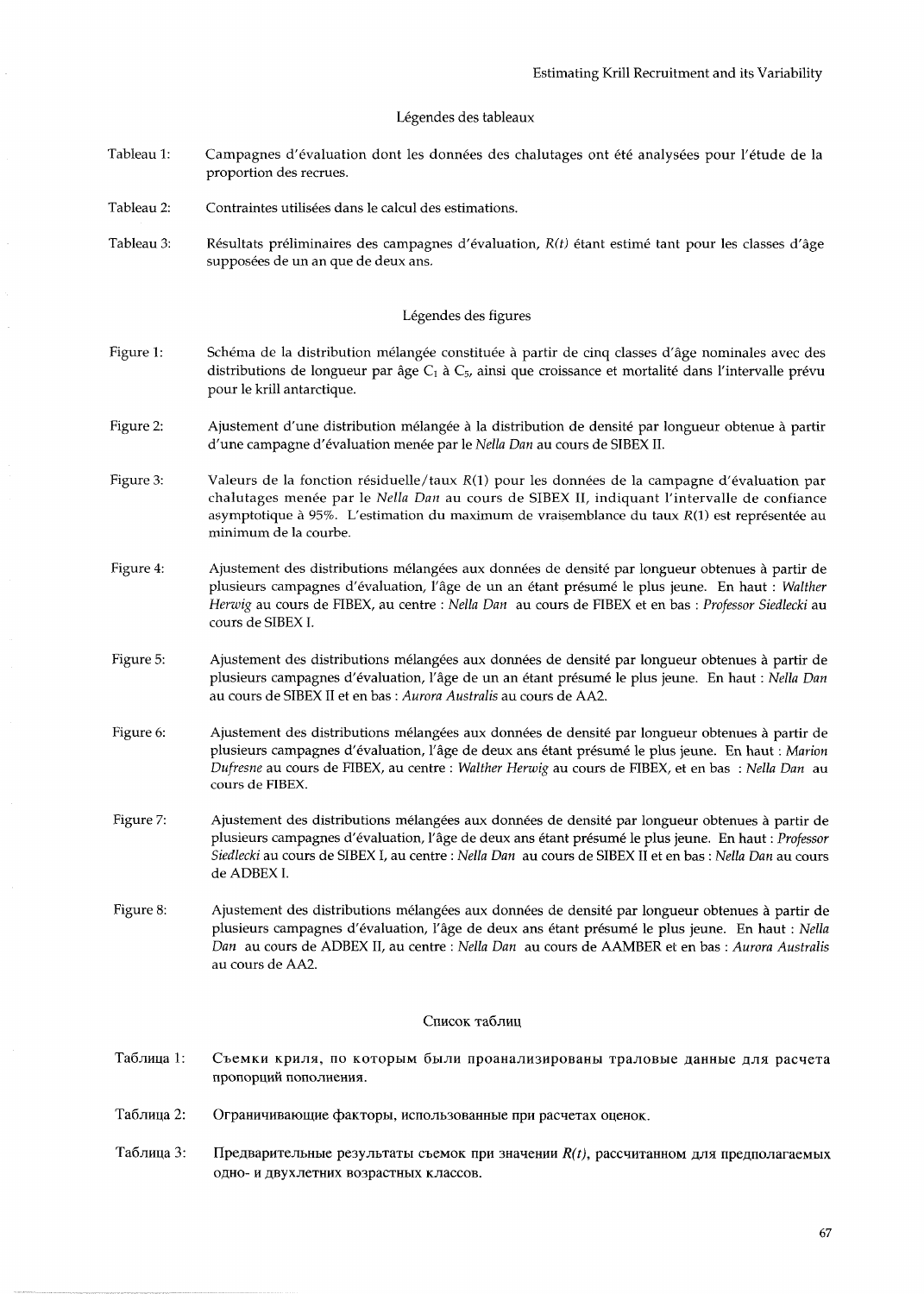## Список рисунков

- Рисунок 1: Схематичное смешанное распределение, образованное пятью номинальными возрастными классами при распределении длины-при-возрасте  $C_1 - C_2$  и при росте и смертности в пределах диапазона, который можно ожидать в случае антарктического криля.
- Рисунок 2: Подгонка смешанного распределения к распределению длины-при-возрасте, полученного в результате траловой съемки Nella Dan во время SIBEX II.
- Рисунок 3:  $-$ Вначения остаточной функции по сравнению с соотношением  $R(1)$  по данным траловой CaeMKH *Nella Dun.* n0nyYeHHbIM B XOAe SIBEX **11,** IIOKa3bIBaIo~He ~CHM~TOTMY~CKH~~ 95% доверительный интервал. Оценка максимальной вероятности соотношения  $R(1)$  - на минимуме кривой.
- Рисунок 4: Подгонка смешанного распределения к данным плотности-при-длине, полученным в результате различных съемок, при самом раннем предполагаемом возрасте в один год. Bверху - данные Wather Herwig, полученные в ходе FIBEX, по центру - данные Nella Dan, nonyYeHHbIe *B* xone FIBEX, H BHWY - Ramble *Professor Siedlecki,* nonyqembre B xone SIBEX I.
- Рисунок 5: Подгонка смешанного распределения к данным плотности-при-длине, полученным в результате различных съемок, при самом раннем предполагаемом возрасте в один год. Bверху - данные *Nella Dan*, полученные в ходе SIBEX II, внизу - данные Aurora Australis, nonyyeHHbte *B* xone AA2.
- Рисунок 6: Подгонка смешанного распределения к данным плотности-при-длине, полученным в результате различных съемок, при самом раннем предполагаемом возрасте в два года. Bверху - данные *Marion Dufresne*, полученные в ходе FIBEX, по центру - данные Wather Herwig, полученные в ходе FIBEX, и внизу - данные Nella Dan, полученные в ходе FIBEX.
- Рисунок 7: Подгонка смешанного распределения к данным плотности-при-длине, полученным в результате различных съемок, при самом раннем предполагаемом возрасте в два года. Bsepxy - AaHHble *Professor Siedlecki,* nonyqeHHbIe B XOAe SIBEX **I,** no UeHTpy - AaHHbIe *Nella Dun,* nonyYeHHbre B xone SIBEX **11,** u BHUSY - DaHHbIe *Nella Dan,* nonyYeHHbre *B* xone ADBEX I.
- Рисунок 8: Подгонка смешанного распределения к данным плотности-при-длине, полученным в результате различных съемок, при самом раннем предполагаемом возрасте в два года. Bверху - данные *Nella Dan*, полученные в ходе ADBEX II, по центру - данные *Nella Dan*, полученные в ходе AAMBER, и внизу - данные Aurora Australis, полученные в ходе AA2.

### Lista de las tablas

- Tabla 1: Prospecciones de kril de las cuales se analizaron 10s datos de arrastre para determinar la proporcion de reclutas.
- Tabla 2: Restricciones empleadas en el calculo.
- Tabla **3:**  Resultados preliminares de las prospecciones en donde se estima el *R(t)* para las supuestas clases de uno y dos años de edad.

## Lista de las figuras

- Figura 1: Esquema de una distribucion mixta generada de cinco clases de edad nominal con distribuciones de talla a las edades C<sub>1</sub> a C<sub>5</sub>, y con un crecimiento y mortalidad dentro del intervalo esperado para el kril antártico.
- Figura 2: Ajuste de una distribucion mixta a una distribucion de densidad por talla obtenida de una prospecci6n de arrastre realizada por el Nella *Dun* durante *SIBEX* 11.